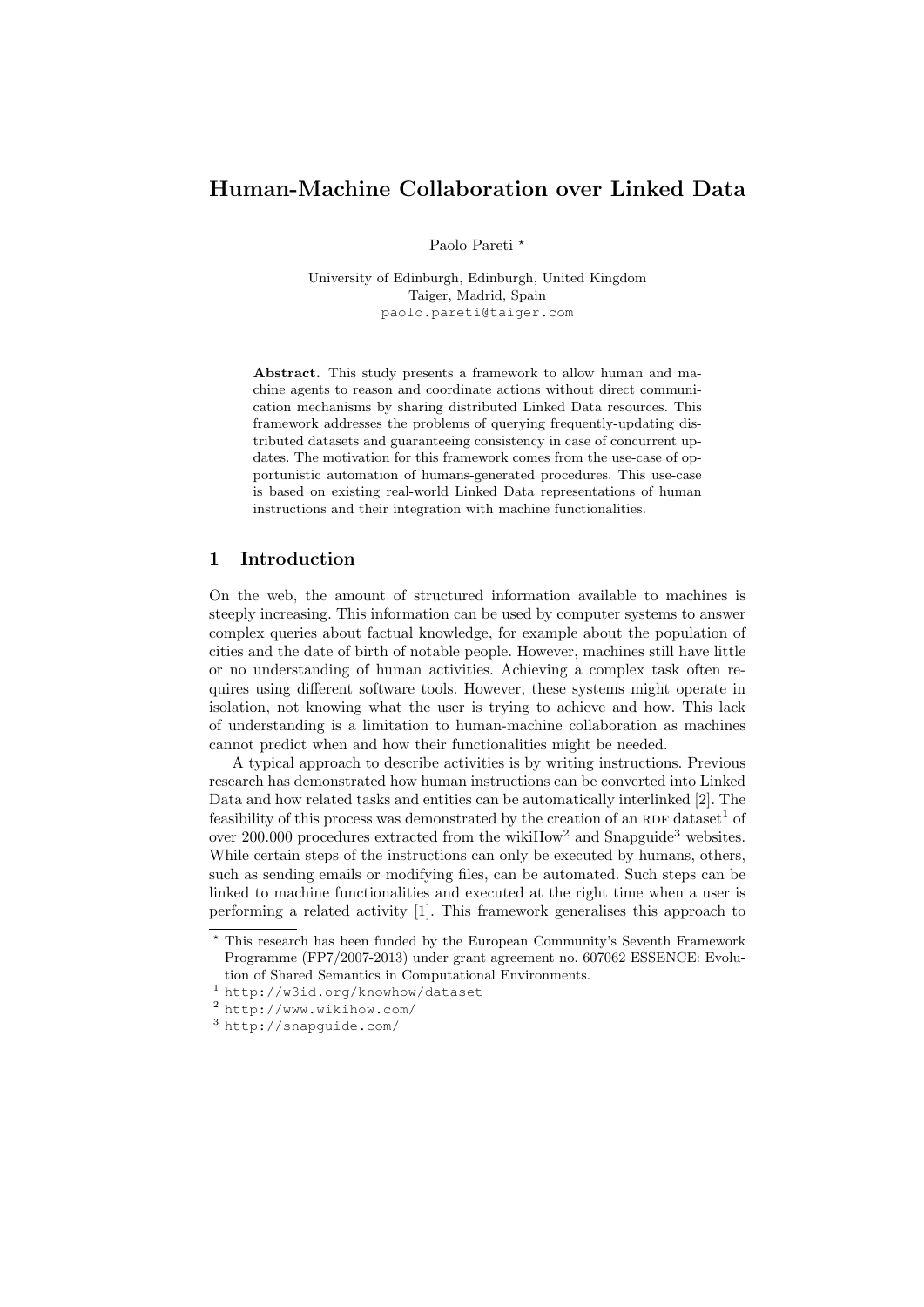

Fig. 1. A multi-agent environment with no shared resources. Dashed and solid lines represent, respectively, the ability to read and write Linked Data resources.

automation to the case of multiple agents and decentralised resources. Given the high frequency of updates of the Linked Data resources used for communication, this scenario presents new challenges to traditional distributed query approaches. Also, the potentially small size and decentralisation of these resources make it an ideal application scenario for dynamic Linked Data discovery at runtime.

# 2 Problem Description

The proposed framework addresses the problem of allowing a collaborative set of human and machine agents, who can publish and access web resources but that cannot directly interact with each other, to communicate and coordinate their actions to collaboratively achieve tasks. As depicted in Figure 1, agents can access the resources of the other agents, but can only modify their own. No centralised resource which multiple agents can modify is available. In this context, communication refers to the process by which agents can propagate information (i.e. triples) to the other agents by modifying the collective knowledge, namely the resources that all agents can access. Coordination instead refers to the ability to guarantee certain conditions across all datasets. For example, coordination might be required to ensure that no agent starts executing a task which is already being executed by another agent. To simplify and isolate the problem at hand it is assumed that the agents involved already know and trust each other. Issues such as agent discovery, coalition formation and trust are considered as outside the scope of this project.

### 3 Framework Description

#### 3.1 Knowledge Representation

In order communicate meaningfully, a shared knowledge representation format needs to be established. Following the Linked Data principles, agents represent their knowledge as RDF statements and agree on a shared vocabulary. If this is not the case, additional techniques could be used. For example, knowledge extraction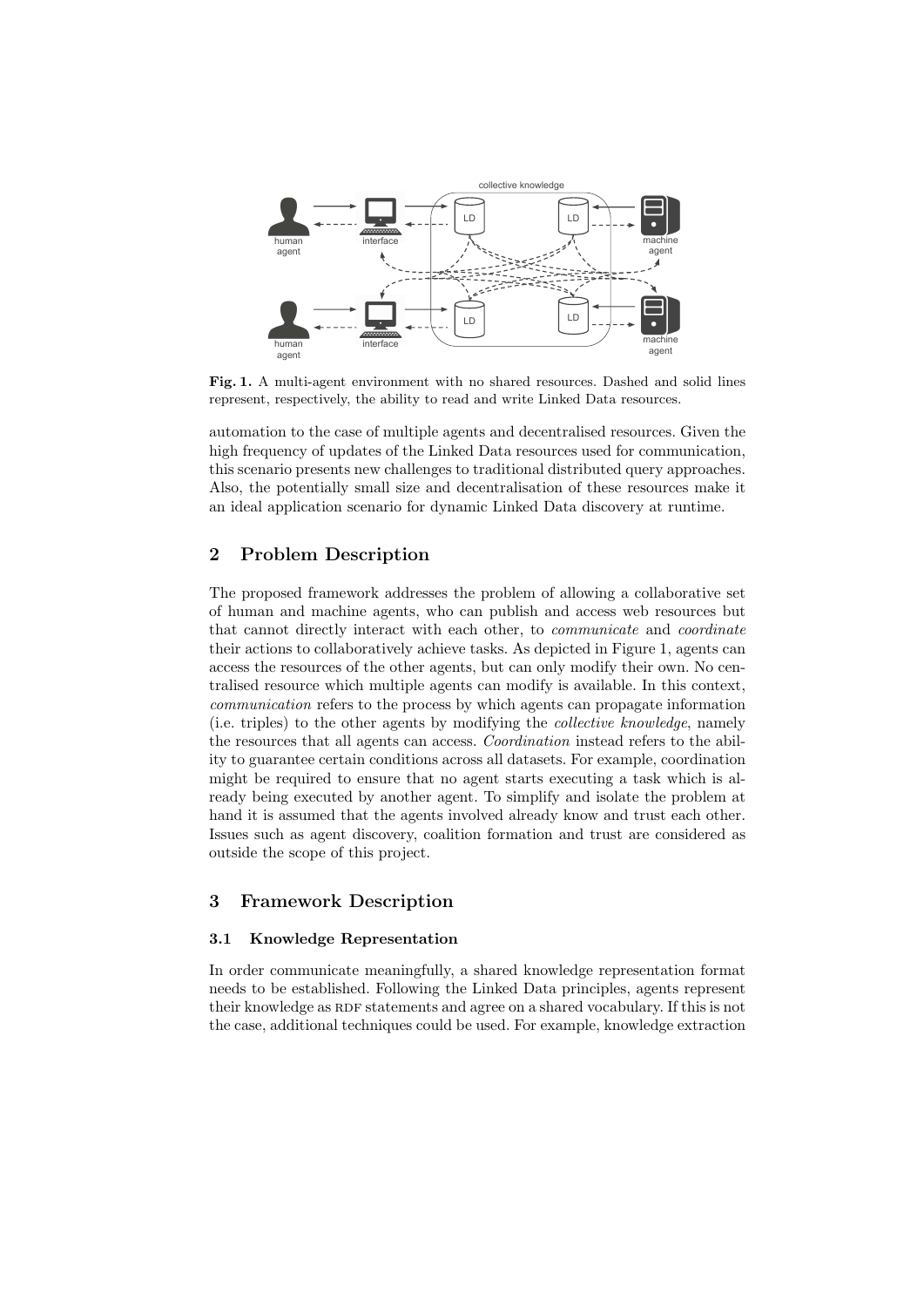tools could generate an RDF representation of unstructured data and ontology alignment tools could be used to make different vocabularies interoperable.

One of the main challenges to enable communication between humans and machine agents is the representation of knowledge in a format which is both human and machine understandable. It is therefore important to map such representation on the one hand to a logical formalism, so as to allow machine reasoning, while on the other hand to an intuitive representation, such as in natural language, which can be understood by humans. In the human-machine collaboration scenario the PROHOW<sup>4</sup> vocabulary is adopted. This vocabulary represents tasks in terms of instructions and of their execution and it can be translated both into a natural language representation and into logical statements [1].

#### 3.2 Communication

Having decided on a shared knowledge representation format, agents communicate by storing data in their own repositories. The preferred method of doing so is by using dereferencable URIS. For example, the URI for a certain task could resolve to an HTML document containing human understandable instructions on how to achieve the task, along with embedded machine understandable RDFa data. Content negotiation can also be used to serve human understandable documents to human users, and data files, such as  $RDF/XML$  data, to machine agents.

Dereferencable URIs allow users to retrieve human understandable representations of entities using web browsers. More complex human interactions, however, require dedicated applications, here called interfaces. Human agents interact with the collective knowledge through interfaces which allow them both to consume and generate Linked Data. Both interfaces and machine agents can retrieve the collective knowledge of all the other agents locally to reason over it. In order for this to happen, agents need to know the URIs of the datasets of the other agents. Knowledge of whether the others agents are humans or machines, or how to interact with them directly, is not required. In order to keep the collective knowledge up to date, agents need to locally retrieve the datasets of the other agents on a frequent basis, since datasets are constantly updated as the state of the collaboration evolves. This fact imposes practical constraints on the amount of data that agents can share during their collaboration.

Interfaces also require server-side functionalities in order to publish and update Linked Data. For example, a human agent might use an interface to describe how a certain task can be completed. An interface might then translate the user input (e.g. natural language instructions) into RDF and then publish it online. Interfaces should also translate user actions, such as a click on a check-box to define a step of a procedure as "complete", into corresponding RDF statements.

#### 3.3 Coordination

Coordination between agents might require them to verify certain conditions before a statement is communicated. For example, an agent a collaborating with

<sup>4</sup> http://w3id.org/prohow